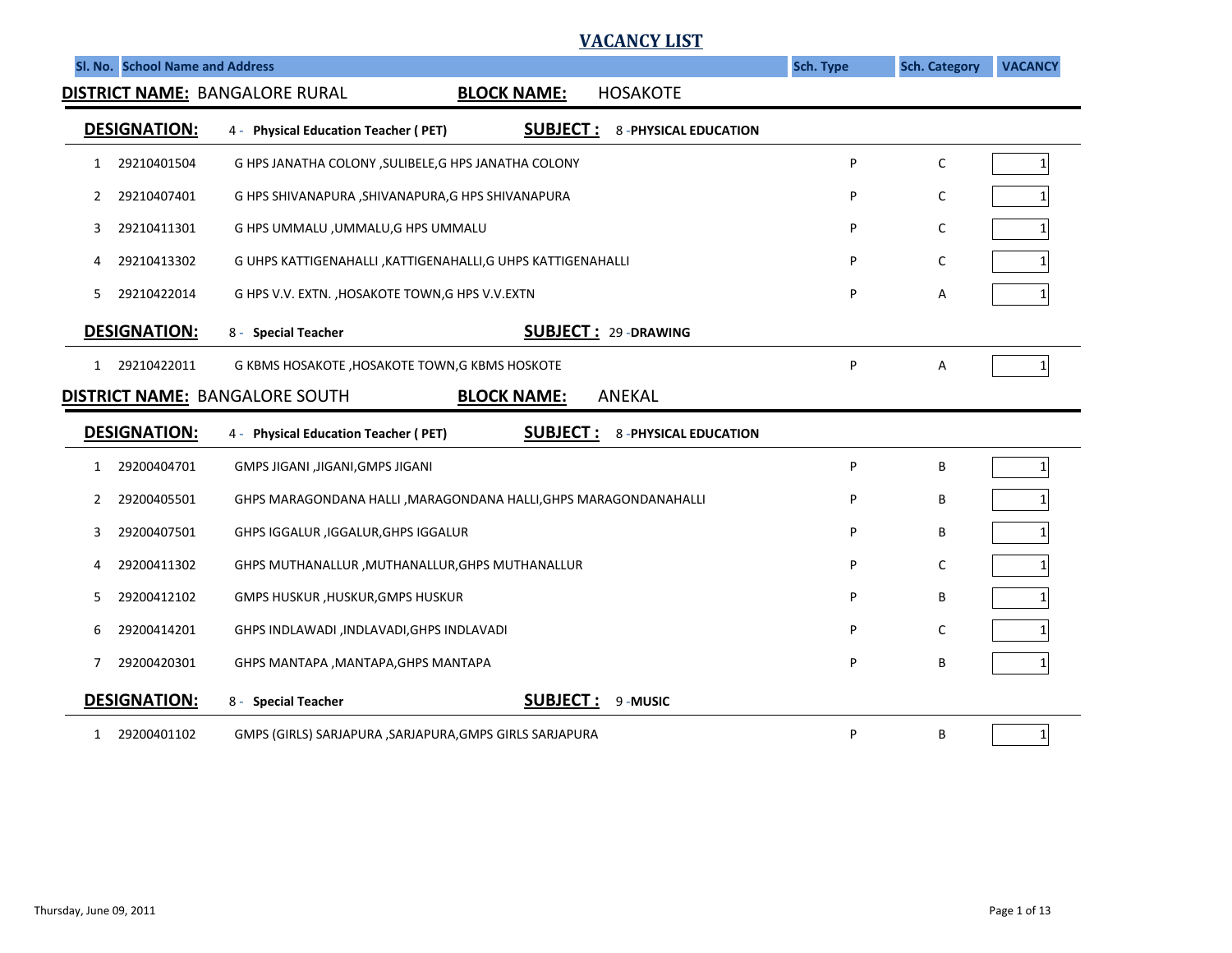| Sl. No. School Name and Address       |                                                                                         | <b>Sch. Type</b> | <b>Sch. Category</b> | <b>VACANCY</b> |
|---------------------------------------|-----------------------------------------------------------------------------------------|------------------|----------------------|----------------|
| <b>DISTRICT NAME: BANGALORE SOUTH</b> | SOUTH1<br><b>BLOCK NAME:</b>                                                            |                  |                      |                |
| <b>DESIGNATION:</b>                   | <b>SUBJECT: 29-DRAWING</b><br>8 - Special Teacher                                       |                  |                      |                |
| 29200110053<br>1                      | GMPS SRINAGARA , SREE NAGAR, GMPS SRINAGAR                                              | P                | Α                    | $\mathbf{1}$   |
| <b>DESIGNATION:</b>                   | <b>SUBJECT:</b><br>9-MUSIC<br>8 - Special Teacher                                       |                  |                      |                |
| 29200106802<br>1                      | GHPS KUMBALAGODU, KUMBALAGODU, GHPS KUMBALGODU B-74                                     | P                | B                    | 1              |
| 29200124203<br>2                      | GHPS V V PURAM, V V PURAM, GHPS V.V. PURAM                                              | P                | Α                    |                |
| <b>DISTRICT NAME: BANGALORE SOUTH</b> | <b>BLOCK NAME:</b><br>SOUTH <sub>2</sub>                                                |                  |                      |                |
| <b>DESIGNATION:</b>                   | <b>SUBJECT: 29-DRAWING</b><br>8 - Special Teacher                                       |                  |                      |                |
| 29200800903<br>$\mathbf{1}$           | GMPS NAYANDAHALLI, CHANDRALAYOUT W NO 39, GHPS NAYANDAHALLI, MYSORE ROAD, BANGALORE-3 P |                  | A                    | $1\vert$       |
| <b>DESIGNATION:</b>                   | <b>SUBJECT:</b><br>9-MUSIC<br>8 - Special Teacher                                       |                  |                      |                |
| 29200802041<br>1                      | GHPS SRI KADDAPPA SWAMI MATTA , K P AGRAHARA W NO 32, GHPS KADAPA SWAMI MATA            | P                | Α                    | 1              |
| 29200802806<br>2                      | GMPS, ARALEPETE, S K R MARKET W NO 30,G MP S ARALEPET SHRI VIDYA GANAPATI BANGALORE 53  | P                | А                    | 1              |
| <b>DISTRICT NAME: BANGALORE SOUTH</b> | <b>BLOCK NAME:</b><br>SOUTH3                                                            |                  |                      |                |
| <b>DESIGNATION:</b>                   | <u>SUBJECT :</u><br>4 - Physical Education Teacher (PET)<br><b>8-PHYSICAL EDUCATION</b> |                  |                      |                |
| 29200900703<br>1                      | GTHPS VIVEKANAGAR, AUSTING TOWN W NO 71, GOVERNAMENT TAMIL HIGHER PRIMARY SCHOOL, VIVE  | P                | Α                    | 1              |
| 29200901714<br>2                      | GUHPS SUBHASH NAGAR, BEGUR, Govt Urdu Higer Primary School                              | P                | А                    |                |
| 29200902901<br>3                      | GHPS GOTTIGERE, GOTTIGERE, Govt. Higher Primary School                                  | P                | А                    |                |
| 29200904501<br>4                      | GHPS PARAPPANA AGRAHARA(CENTRA, NAGANATHAPURA, GHPS PARAPPANA AGRAHARA                  | P                | А                    |                |
| <b>DESIGNATION:</b>                   | <b>SUBJECT:</b><br>9-MUSIC<br>8 - Special Teacher                                       |                  |                      |                |
| 29200901201<br>1                      | GMPS JARAGANAHALLI ,BOMMANA HALLI 3,GMPS Jaraganahalli                                  | P                | Α                    | $\mathbf{1}$   |
| 29200903814<br>2                      | GMPS KORAMANGALA, KORAMANGALA W NO 67,GMPS KORAMANGALA                                  | P                | А                    | 1              |
| 29200904203<br>3                      | GMPS MADIVALA, MADIWALA W NO 66,GMPS MADIVALA                                           | P                | А                    | $\mathbf{1}$   |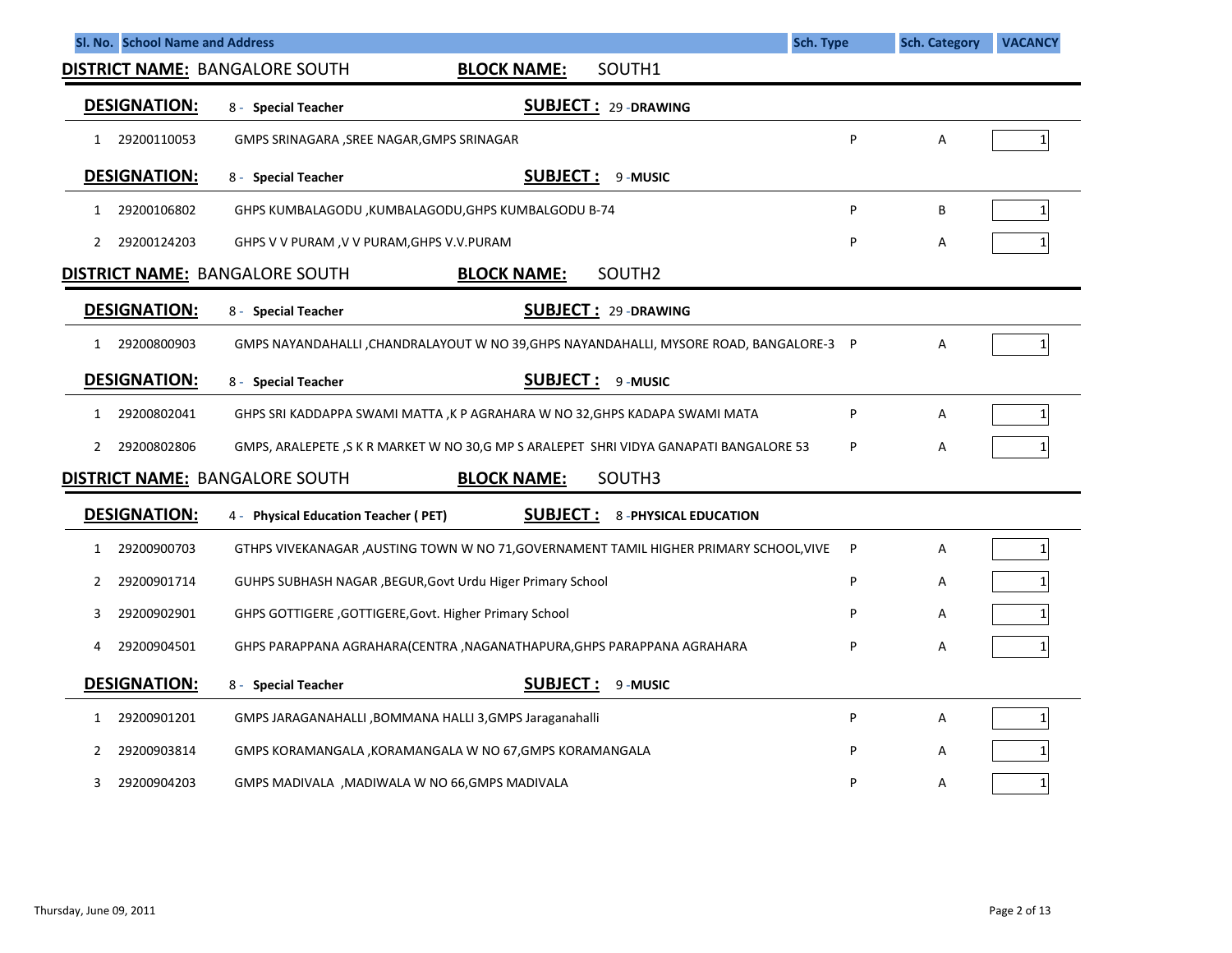| Sl. No. School Name and Address<br><b>Sch. Type</b>                                                              |   | <b>Sch. Category</b> | <b>VACANCY</b> |
|------------------------------------------------------------------------------------------------------------------|---|----------------------|----------------|
| SOUTH4<br><b>DISTRICT NAME: BANGALORE SOUTH</b><br><b>BLOCK NAME:</b>                                            |   |                      |                |
| <b>DESIGNATION:</b><br><b>SUBJECT: 29-DRAWING</b><br>8 - Special Teacher                                         |   |                      |                |
| 29200312401<br>GMPS IMMADI HALLI , IMMADI HALLI, GMPS IMMADIHALLI.<br>1                                          | P | Α                    |                |
| <b>DISTRICT NAME: CHIKKABALLAPURA</b><br><b>BAGEPALLY</b><br><b>BLOCK NAME:</b>                                  |   |                      |                |
| <b>DESIGNATION:</b><br><b>SUBJECT:</b><br>4 - Physical Education Teacher (PET)<br><b>8-PHYSICAL EDUCATION</b>    |   |                      |                |
| GHPS BUTTAVARIPALLI , BUTTAVARIPALLI, GHPS BUTTIVARAPALLI BAGEPALLI (T) CHIKKABALLAPURA (D)<br>29290102801<br>1  | P | C                    | 11             |
| 29290108401<br>GHPS JOOLAPALYA, JOOLAPALYA, GHPS JOOLAPALYA BAGEPALLI (T) CHIKKABALLAPURA (D)<br>2               | P | C                    |                |
| GHPS NAREMADDEPALLI , NAREMADDEPALLI, GHPS NAREMADDEPALLI BAGEPALLI (T) CHIKKABALLAPURA (<br>29290114302<br>3    | P | C                    |                |
| GMPS YELLAMPALLI, YELLAMPALLI, GHPS YALLAMPALLI BAGEPALLI (T) CHIKKABALLAPURA (D)<br>29290121501<br>4            | P | C                    |                |
| <b>DESIGNATION:</b><br><b>SUBJECT: 29-DRAWING</b><br>8 - Special Teacher                                         |   |                      |                |
| 29290123202<br>GMPGS BAGEPALLI, WARD NO 10, GMPGS BAGEPALLI<br>1                                                 | P | Α                    |                |
| <b>DESIGNATION:</b><br><b>SUBJECT:</b><br>9-MUSIC<br>8 - Special Teacher                                         |   |                      |                |
| 29290123202<br>GMPGS BAGEPALLI, WARD NO 10, GMPGS BAGEPALLI<br>1                                                 | P | Α                    |                |
| <b>DISTRICT NAME: CHIKKABALLAPURA</b><br>CHIKKABALLAPUR<br><b>BLOCK NAME:</b>                                    |   |                      |                |
| <b>DESIGNATION:</b><br><b>SUBJECT:</b><br><b>8-PHYSICAL EDUCATION</b><br>4 - Physical Education Teacher (PET)    |   |                      |                |
| 29290300201<br>GHPS ADDAGAL, ADDAGAL, GHPS ADDAGALLA CHICKBALLAPUR TALUK<br>1                                    | P | C                    |                |
| <b>DESIGNATION:</b><br><b>SUBJECT: 29-DRAWING</b><br>8 - Special Teacher                                         |   |                      |                |
| 29290327407<br>KARNATAKA MHPS CHICKKBALLAPUR , CHICKKABALLAPUR, KARNATAKA MHPS BB ROAD CHICKKBALLAUR<br>1        | P | Α                    |                |
| <b>DESIGNATION:</b><br><b>SUBJECT:</b><br>8 - Special Teacher<br>9-MUSIC                                         |   |                      |                |
| 29290327407<br>KARNATAKA MHPS CHICKKBALLAPUR, CHIKKABALLAPUR, KARNATAKA MHPS BB ROAD CHIKKABALLAPUR              |   | Α                    | $1\vert$       |
| <b>DISTRICT NAME: CHIKKABALLAPURA</b><br><b>BLOCK NAME:</b><br><b>CHINTAMANI</b>                                 |   |                      |                |
| <b>DESIGNATION:</b><br><u>SUBJECT :</u><br><b>8 - PHYSICAL EDUCATION</b><br>4 - Physical Education Teacher (PET) |   |                      |                |
| 29290405402<br>GHPS BURUDUGUNTE , BURUDUGUNTE, GHPS BURUDUGUNTE, CHINTHAMANI<br>1                                | P | C                    |                |
| GHPS SANTHEKALLAHALLI , SANTHEKALLAHALLI, HPS, SANTEKALLI, CHINTAMANI(T) CHIKKABALLAPUR(D)<br>29290431202<br>2   | P | C                    |                |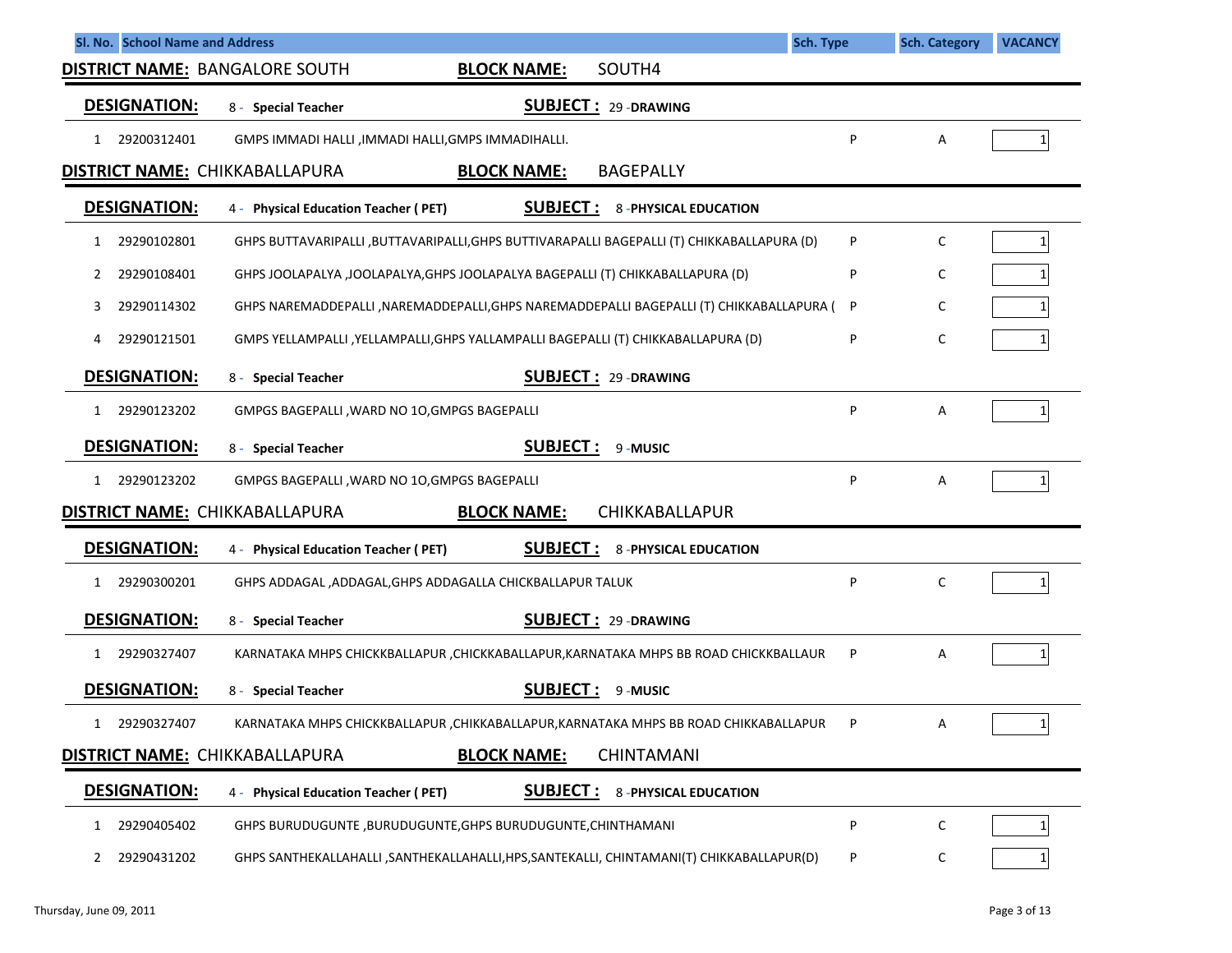| SI. No. School Name and Address                                                                                | Sch. Type | <b>Sch. Category</b> | <b>VACANCY</b> |  |  |  |  |
|----------------------------------------------------------------------------------------------------------------|-----------|----------------------|----------------|--|--|--|--|
| <b>BLOCK NAME:</b><br><b>GOWRIBIDANUR</b><br><b>DISTRICT NAME: CHIKKABALLAPURA</b>                             |           |                      |                |  |  |  |  |
| <b>DESIGNATION:</b><br><b>SUBJECT :</b><br>4 - Physical Education Teacher (PET)<br><b>8-PHYSICAL EDUCATION</b> |           |                      |                |  |  |  |  |
| 29290503101<br>GHPS BYCHAPURA, BYCHAPURA, GHPS BYCHAPURA, GOWRIBIDANUR TALUK, C.B. PUR DIST                    | P         | C                    |                |  |  |  |  |
| GHPS CHANDANADUR, CHANDANADUR, G.H.P.S CHANDANADUR, GOWRIBIDANUR TALUK.<br>29290503201                         | P         | C                    |                |  |  |  |  |
| <b>DISTRICT NAME: CHIKKABALLAPURA</b><br><b>BLOCK NAME:</b><br><b>GUDIBANDA</b>                                |           |                      |                |  |  |  |  |
| <b>DESIGNATION:</b><br><b>SUBJECT:</b><br>4 - Physical Education Teacher (PET)<br><b>8-PHYSICAL EDUCATION</b>  |           |                      |                |  |  |  |  |
| GHPS CHEDUR, CHENDUR, GHPS CHENDUR, GUDIBANDE TALUK, CHIKKABALLAPUR DIST<br>29290601501                        | P         | C                    |                |  |  |  |  |
| GHPS SOMENAHALLI, SOMENAHALLI, SOMENAHALLI, GUDIBANDE TALUK, CHIKKABALLAPUR DIST<br>29290608701                | P         | C                    |                |  |  |  |  |
| <b>SIDLAGHATTA</b><br><b>DISTRICT NAME: CHIKKABALLAPURA</b><br><b>BLOCK NAME:</b>                              |           |                      |                |  |  |  |  |
| <b>DESIGNATION:</b><br><b>SUBJECT :</b><br><b>8-PHYSICAL EDUCATION</b><br>4 - Physical Education Teacher (PET) |           |                      |                |  |  |  |  |
| 29291126002<br>GHPS THIMMASANDRA E, THIMMASANDRA E, GHPS THIMMASANDRA .E                                       | P         | C                    |                |  |  |  |  |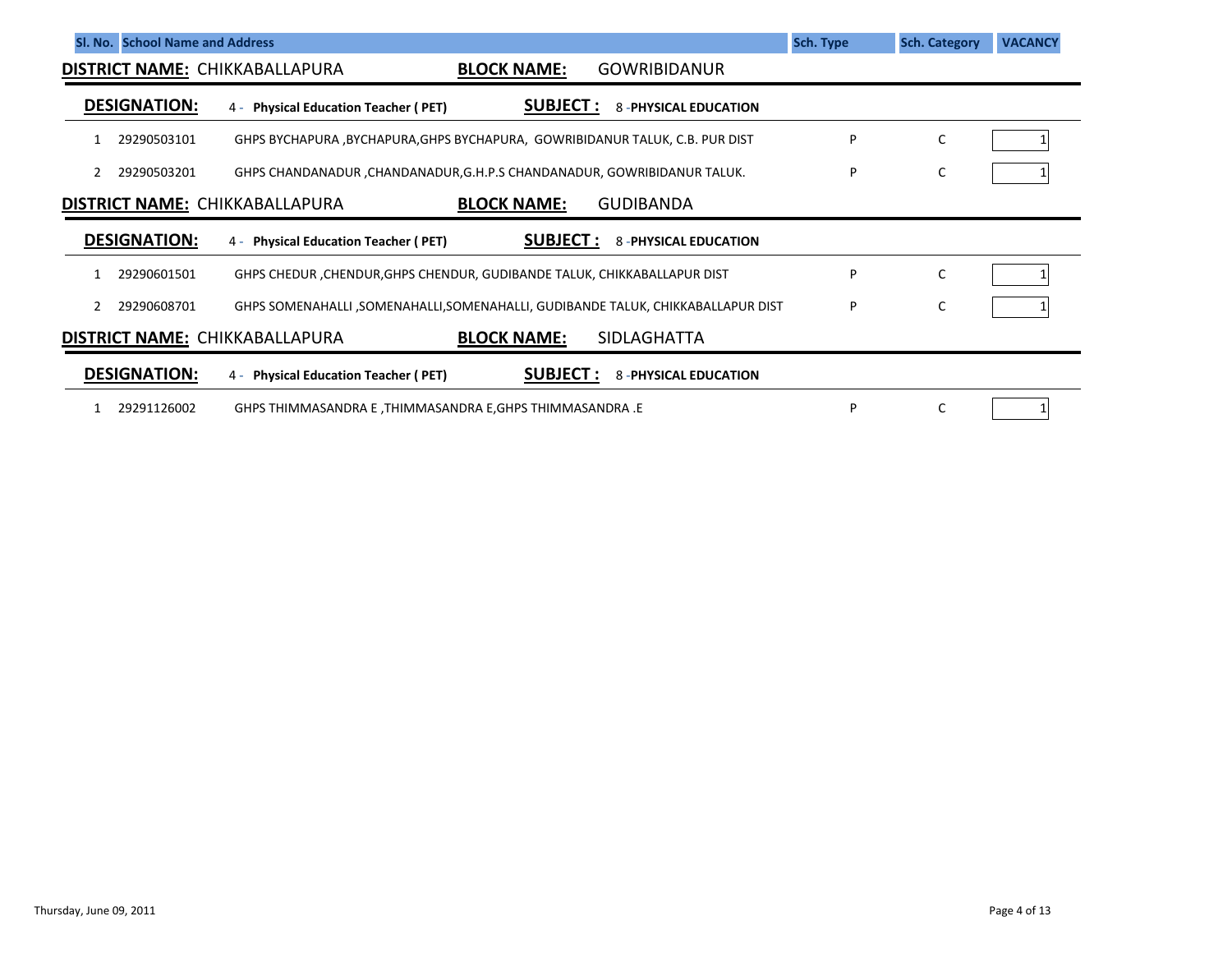**DISTRICT NAME:** CHITRADURGA

## **BLOCK NAME:** CHALLAKERE

|    | <b>DESIGNATION:</b>               | <b>SUBJECT :</b><br>4 - Physical Education Teacher (PET)<br><b>8-PHYSICAL EDUCATION</b> |   |   |  |
|----|-----------------------------------|-----------------------------------------------------------------------------------------|---|---|--|
|    | 29130200806                       | GHPS MALLURAHALLY, MALLURAHALLY, GHPS MALLURAHALLY                                      | P | C |  |
|    | 29130203801                       | GHPS NALAGETHANAHATTY, NALAGAETHANAHATTY, HPS NALAGETHANAHATTY                          | P | C |  |
| 3  | 29130204502                       | GHPS HANUMANTHANAHALLY , HANUMTHANAHALLY, GHPS HANUMANTHANAHALLY CHALLAKERE TQ CHI      | P | C |  |
|    | 29130204703                       | GHPS BANDETHIMLAPURA , BANDETHIMLAPURA, GHPS BENDETHIMALAPURA                           | P | C |  |
| 5. | 29130204901                       | GHPS MALLASAMUDRA , MALLASAMUDRA, GOVT. HIGHER PRIMARY SCHOOL, MALLASAMUDRA, CHALLA     | P | C |  |
| 6  | 29130205601                       | GHPS BANJIGERE, BANJIGERE, GOVT HIGHER PRIMARY SCHOOL                                   | P | C |  |
|    | 29130205802                       | GHPS BOGANAHALLY, BOGANAHALLY, GHPS BOGANAHALLY CHALLAKERE TQ CHITRADURGA DIST          | P | C |  |
| 8  | 29130206201                       | GHPS CHITRANAYAKANAHALLY, CHITHRANAYAKANAHALLY, GHPS CHITRANAYAKANAHALLI,               | P | C |  |
| 9  | 29130209201                       | GHPS KARIKERE , KARIKERE, GHPS KARIKERE                                                 | P | C |  |
| 10 | 29130212401                       | GHPS JAJUR, JAJUR, GHPS JAJUR, CHALLAKERE TO. CHITRADURGA DIST.                         | P | C |  |
| 11 | 29130212402                       | GHPS KAMASAMUDRA ,JAJUR,GOVT. HIGHER PRIMARY SCHOOL, KAMASAMUDRA, TALAKU POST, CHALL    | P | C |  |
| 12 | 29130213903                       | GBHPS P.R.PURA, PARASHARAMPURA, govt higer primary boys school parsurampura c   k taluk | P | C |  |
| 13 | 29130215203                       | GHPS HULIKUNTE, HULIKUNTE, G.LP.S HULIKUNTE BHOVI COLONY                                | P | C |  |
|    | <b>DISTRICT NAME: CHITRADURGA</b> | <b>BLOCK NAME:</b><br><b>CHITRADURGA</b>                                                |   |   |  |
|    | <b>DESIGNATION:</b>               | <b>SUBJECT:</b><br>9-MUSIC<br><b>Special Teacher</b><br>8 -                             |   |   |  |

| ULJIVIIAI IVII. | $\Omega$ =<br>SUCLIAI I CALIICI<br>JUUJLLI .<br>J-MUJIL              |   |   |  |
|-----------------|----------------------------------------------------------------------|---|---|--|
| 29130126202     | MHPGS K.B.BADAVANE, WARD 4, MHPPGS K.B BADAVANE                      | D | A |  |
| 29130126502     | NGHPS , WARD 7, NGHPS                                                | P | A |  |
| 29130127001     | HPS GIRLS SANTHEPETE, WARD 12, GHPS SANTHEPETE NEAR HEAD POST OFFICE | D | A |  |
| 29130129101     | HPS KELEGOTE , WARD 33, GHPS, KELAGOTE                               | D | A |  |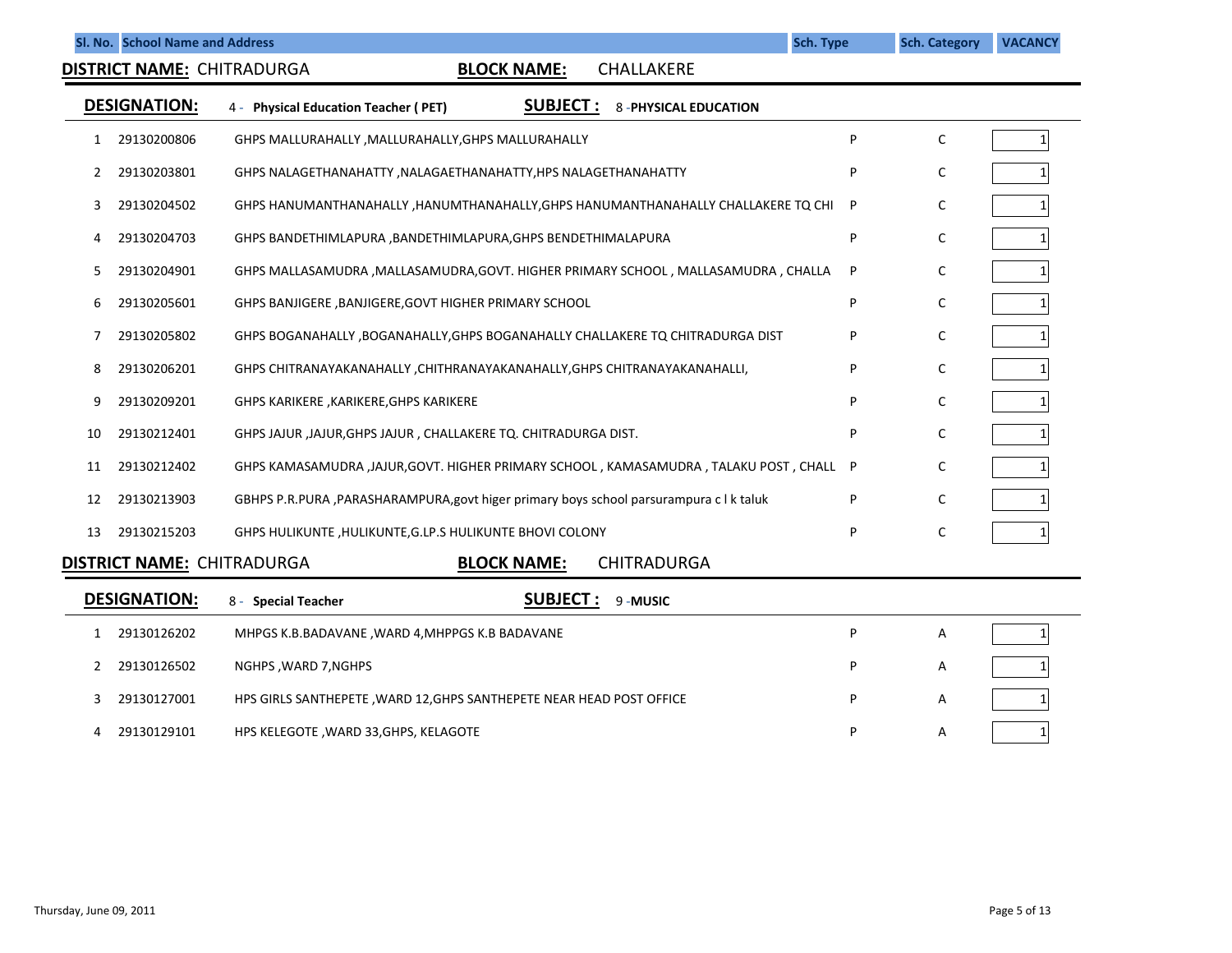|              | Sl. No. School Name and Address |                                                                                         | <b>Sch. Type</b> | <b>Sch. Category</b> | <b>VACANCY</b> |
|--------------|---------------------------------|-----------------------------------------------------------------------------------------|------------------|----------------------|----------------|
|              |                                 | <b>HIRIYUR</b><br><b>DISTRICT NAME: CHITRADURGA</b><br><b>BLOCK NAME:</b>               |                  |                      |                |
|              | <b>DESIGNATION:</b>             | <b>SUBJECT :</b><br><b>8-PHYSICAL EDUCATION</b><br>4 - Physical Education Teacher (PET) |                  |                      |                |
| 1            | 29130300601                     | HPS SONDEKERE , SONDEKERE, GHPS SONDEKERE                                               | P                | C                    | 1 <sup>1</sup> |
| 2            | 29130301901                     | HPS BHARAMAPURA , BHARAMAPURA, GHPS BHARAMPURA                                          | P                | C                    |                |
| 3            | 29130305804                     | GHPS BETURPALLY, GHPS BETURPALLY, GHPS BETURPALLY                                       | P                | C                    |                |
| 4            | 29130307301                     | HPS V.K.GUDDA , VENUKALGUDDA, HPS V K GUDDA                                             | P                | $\mathsf{C}$         |                |
| 5.           | 29130307403                     | HPS DHARMAPURA , DHARMAPURA, GMHPS DHARAMPURA                                           | P                | $\mathsf{C}$         |                |
|              | <b>DESIGNATION:</b>             | <b>SUBJECT:</b><br>9-MUSIC<br>8 - Special Teacher                                       |                  |                      |                |
| $\mathbf{1}$ | 29130316906                     | GMHPS MODEL (K), WARD-8, GMHPS NEHRU MAIDEN (K)                                         | P                | Α                    | $1\vert$       |
|              |                                 | <b>DISTRICT NAME: CHITRADURGA</b><br><b>BLOCK NAME:</b><br>MOLAKALMUR                   |                  |                      |                |
|              | <b>DESIGNATION:</b>             | <b>SUBJECT:</b><br>4 - Physical Education Teacher (PET)<br><b>8-PHYSICAL EDUCATION</b>  |                  |                      |                |
| 1            | 29130601903                     | GHPS KONDLAHALLY, KONDLAHALLI, GOVT MODEL HIGHER PRIMARY SCHOOL, KONDALLY (P)           | P                | C                    | 1              |
| 2            | 29130602401                     | GHPS KONASAGARA , UDEVU, GOVT MODEL HIGHER PRIMARY SCHOOL                               | P                | $\mathsf{C}$         |                |
| 3            | 29130603401                     | GHPS SIDDAPURA, SIDDAPURA, G.H.P.S SIDDAPURA MOLKALMURU                                 | P                | $\mathsf{C}$         |                |
| 4            | 29130605201                     | GHPS J.B.HALLI , J.B.HALLI, GHPS J.B.HALLI                                              | Þ                | C                    |                |
| 5.           | 29130610301                     | GHPS CHIKKERA HALLI, CHIKKEREHALLI, GOVERNMENT HIHGER PRIMARY SCHOOL                    | P                | C                    |                |
|              | <b>DESIGNATION:</b>             | <b>SUBJECT: 29-DRAWING</b><br>8 - Special Teacher                                       |                  |                      |                |
| 1            | 29130606801                     | GHPS THAMMENAHALLI ,THAMMENAHALLI,GOVERNMENT HIGHER PRYMARI SCHOOL THAMMENAHALLY        | P                | C                    |                |
| 2            | 29130611701                     | GHPS KSHETRA MADARI , WARD2, GOVT KANNADA MODEL HIGHER PRIMARY BOYS SCHOLL              | P                | A                    |                |
|              | <b>DESIGNATION:</b>             | <b>SUBJECT:</b><br>9-MUSIC<br>8 - Special Teacher                                       |                  |                      |                |
| $\mathbf{1}$ | 29130612302                     | GHPS GIRLS, WARD8, GOVT GIRLS COMPOSITE HIGH SCHOOL                                     | P                | Α                    | 1              |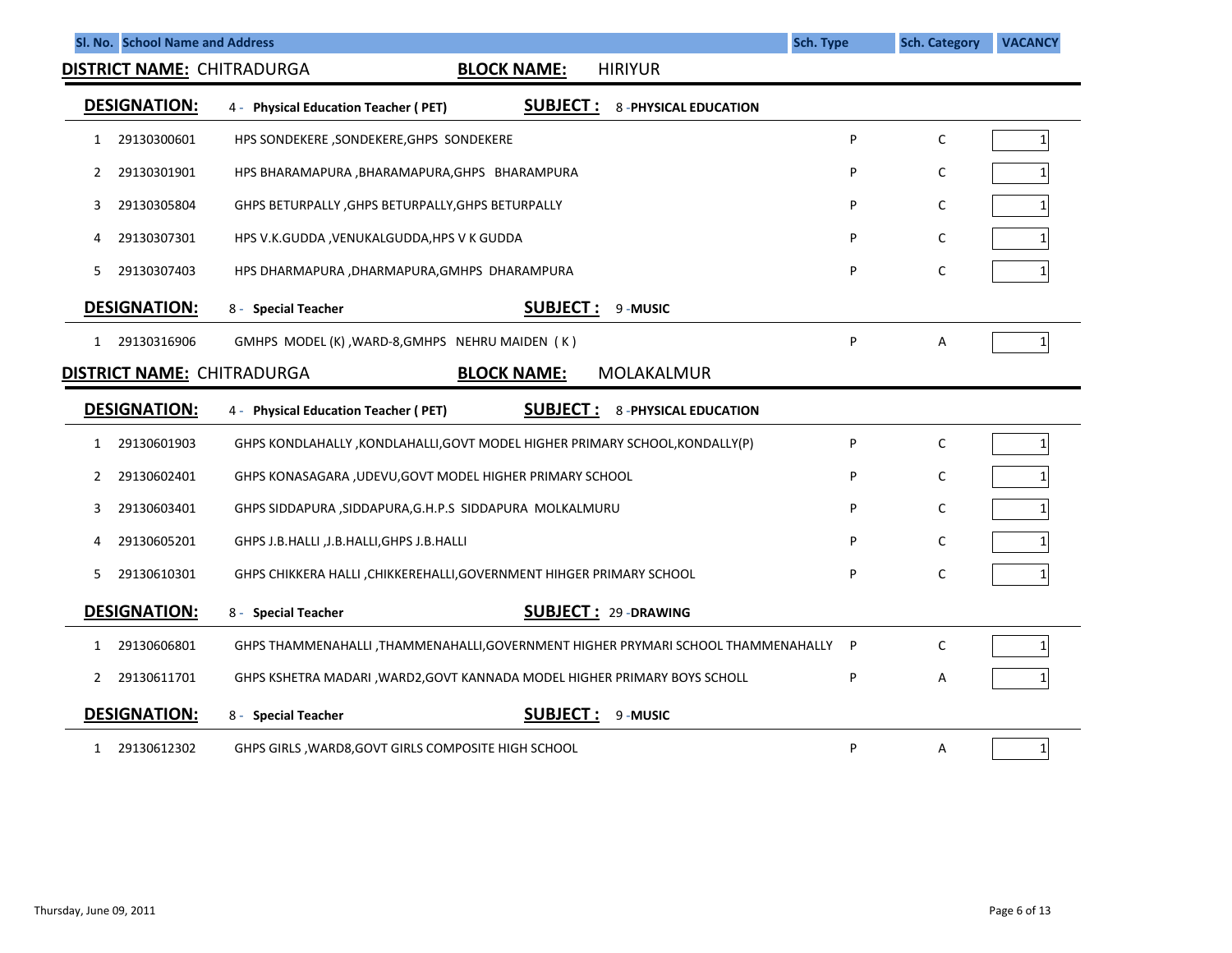| Sl. No. School Name and Address  |                                                         |                             | <b>Sch. Type</b> | <b>Sch. Category</b> | <b>VACANCY</b>  |
|----------------------------------|---------------------------------------------------------|-----------------------------|------------------|----------------------|-----------------|
| <b>DISTRICT NAME: DAVANAGERE</b> | <b>BLOCK NAME:</b>                                      | <b>CHANNAGIRI</b>           |                  |                      |                 |
| <b>DESIGNATION:</b>              | <b>SUBJECT:</b><br>4 - Physical Education Teacher (PET) | <b>8-PHYSICAL EDUCATION</b> |                  |                      |                 |
| 29140104801<br>1                 | HPS - DAGINAKATTE ,DAGINAKATTE,BASAVAPATTANA            |                             | P                | $\mathsf{C}$         | 1               |
| 29140105501<br>2                 | HPS - DODDAMALLAPURA ,DODDAMALLAPURA,HPS DODDAMALLAPURA |                             | P                | C                    | 1               |
| <b>DESIGNATION:</b>              | 8 - Special Teacher                                     | <b>SUBJECT: 29-DRAWING</b>  |                  |                      |                 |
| 29140110701<br>1                 | MHPS - KAGATURU, KAGATURU, MHPS KAGATURU                |                             | P                | C                    | $\mathbf{1}$    |
| <b>DESIGNATION:</b>              | <b>SUBJECT:</b><br>8 - Special Teacher                  | 9-MUSIC                     |                  |                      |                 |
| 1 29140122701                    | HPGS - CHANNAGIRI, CHN WARD-5, HPGS CHANNAGIRI          |                             | P                | A                    | $1\overline{ }$ |
| <b>DISTRICT NAME: DAVANAGERE</b> | <b>BLOCK NAME:</b>                                      | DAVANAGERE(N)               |                  |                      |                 |
| <b>DESIGNATION:</b>              | <b>SUBJECT:</b><br>4 - Physical Education Teacher (PET) | <b>8-PHYSICAL EDUCATION</b> |                  |                      |                 |
| 29140205701<br>1                 | GHPS - MANDALUR , MANDALUR, GHPS MANDALUR               |                             | P                | C                    | $\mathbf{1}$    |
| <b>DESIGNATION:</b>              | 8 - Special Teacher                                     | <b>SUBJECT: 29-DRAWING</b>  |                  |                      |                 |
| 1 29140209903                    | GHPS, HALEPET - WARD NO 11, WARD NO 11, GHPS HALEPETE   |                             | P                | Α                    | $\mathbf{1}$    |
| <b>DISTRICT NAME: DAVANAGERE</b> | <b>BLOCK NAME:</b>                                      | DAVANAGERE(S)               |                  |                      |                 |
| <b>DESIGNATION:</b>              | <b>SUBJECT:</b><br>8 - Special Teacher                  | 9-MUSIC                     |                  |                      |                 |
| 29140307301<br>$\mathbf{1}$      | GHPS - ANABERU , ANABERU, G.H.P.S. ANABERU              |                             | P                | C                    | 1               |
| <b>DISTRICT NAME: DAVANAGERE</b> | <b>BLOCK NAME:</b>                                      | HARAPANAHALLI               |                  |                      |                 |
| <b>DESIGNATION:</b>              | <b>SUBJECT:</b><br>4 - Physical Education Teacher (PET) | <b>8-PHYSICAL EDUCATION</b> |                  |                      |                 |
| 29140700701<br>1                 | GHPS- ARASANALU, ARASANALU, GHPS ARASANALU              |                             | P                | C                    | $\mathbf{1}$    |
| 29140705403<br>$\mathbf{2}$      | GHPS- MADIHALLI , MADIHALLI, GHPS SCHOOL MADIHALLI.     |                             | P                | C                    | 1               |
| <b>DESIGNATION:</b>              | 8 - Special Teacher                                     | <b>SUBJECT: 29-DRAWING</b>  |                  |                      |                 |
| 29140705204<br>1                 | GHPS- MADALAGERE , MADALAGERE, GHPS MADALAGERE.         |                             | P                | C                    | $\mathbf 1$     |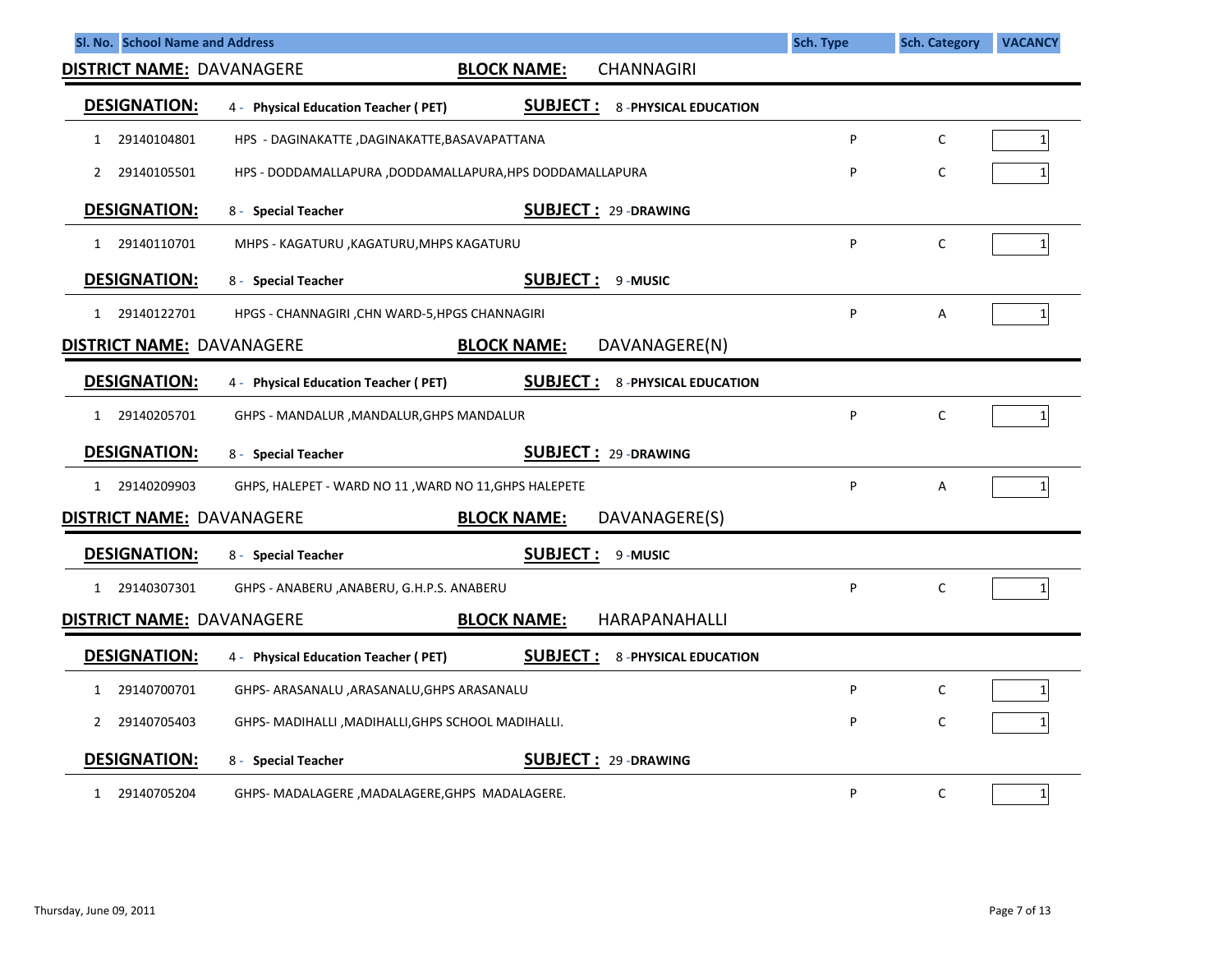| Sl. No. School Name and Address  |                                                                                        | <b>Sch. Type</b> | <b>Sch. Category</b><br><b>VACANCY</b> |
|----------------------------------|----------------------------------------------------------------------------------------|------------------|----------------------------------------|
| <b>DISTRICT NAME: DAVANAGERE</b> | <b>HARIHARA</b><br><b>BLOCK NAME:</b>                                                  |                  |                                        |
| <b>DESIGNATION:</b>              | <b>SUBJECT:</b><br>4 - Physical Education Teacher (PET)<br><b>8-PHYSICAL EDUCATION</b> |                  |                                        |
| 29140401801<br>1                 | GHPS - ELEHOLE, ELEHOLE, GHPS - ELEHOLE                                                | P                | C<br>$\mathbf{1}$                      |
| 29140403101<br>2                 | GHPS - HARALALI , HARALAHALLI, GHPS HARALAHALLI                                        | P                | С                                      |
| <b>DESIGNATION:</b>              | <b>SUBJECT: 29-DRAWING</b><br>8 - Special Teacher                                      |                  |                                        |
| 29140402401<br>1                 | GHPS - GUTHTURU, GUTTURU, GOVT. HIGHER PRIMARY SCHOOL                                  | P                | В<br>$\mathbf{1}$                      |
| <b>DESIGNATION:</b>              | <b>SUBJECT :</b><br>9-MUSIC<br>8 - Special Teacher                                     |                  |                                        |
| 29140400401<br>1                 | GMHPS - BANUVALLI, BANUVALLI, G.M.H.P.S.                                               | P                | C<br>$\mathbf{1}$                      |
| <b>DISTRICT NAME: DAVANAGERE</b> | <b>BLOCK NAME:</b><br><b>HONNALI</b>                                                   |                  |                                        |
| <b>DESIGNATION:</b>              | <b>SUBJECT:</b><br><b>8-PHYSICAL EDUCATION</b><br>4 - Physical Education Teacher (PET) |                  |                                        |
| 29140501301<br>1                 | HPS - ARUNDI , ARUNDI, GHPS ARUNDI                                                     | P                | C<br>$\mathbf{1}$                      |
| 29140501401<br>2                 | HPS - KENCHIKOPPA, KENCHIKOPPA, GHPS KENCHIKOPPA                                       | P                | C                                      |
| 29140501801<br>3                 | HPS - KATHIGE, KATHIGE, GHPS KATHIGE                                                   | P                | C                                      |
| 29140505101<br>4                 | HPS - SASVEHALLI , SASAVEHALLI, GHPS SASVEHALLI                                        | P                | C                                      |
| 29140505501<br>5                 | HPS - KYASINAKERE , KYASAINAKERE, GHPS KYASINAKERE                                     | P                | C                                      |
| 29140511501<br>6                 | HPS - CHINNIKATTE, CHINNEKATTE, GHPS CHINNIKATTE                                       | P                | C                                      |
| <b>DESIGNATION:</b>              | <b>SUBJECT :</b><br>8 - Special Teacher<br>9-MUSIC                                     |                  |                                        |
| 29140505101<br>1                 | HPS - SASVEHALLI , SASAVEHALLI, GHPS SASVEHALLI                                        | P                | C<br>$\mathbf{1}$                      |
| 29140514701<br>2                 | HPGS - NYAMATHI, NYAMATHI, GHPGS NYAMATHI                                              | P                | C                                      |
| 29140516501<br>3                 | HPS - PETE HONNALI, WARD NO 6, GHPS PETE HONNALI                                       | P                | Α<br>$\mathbf{1}$                      |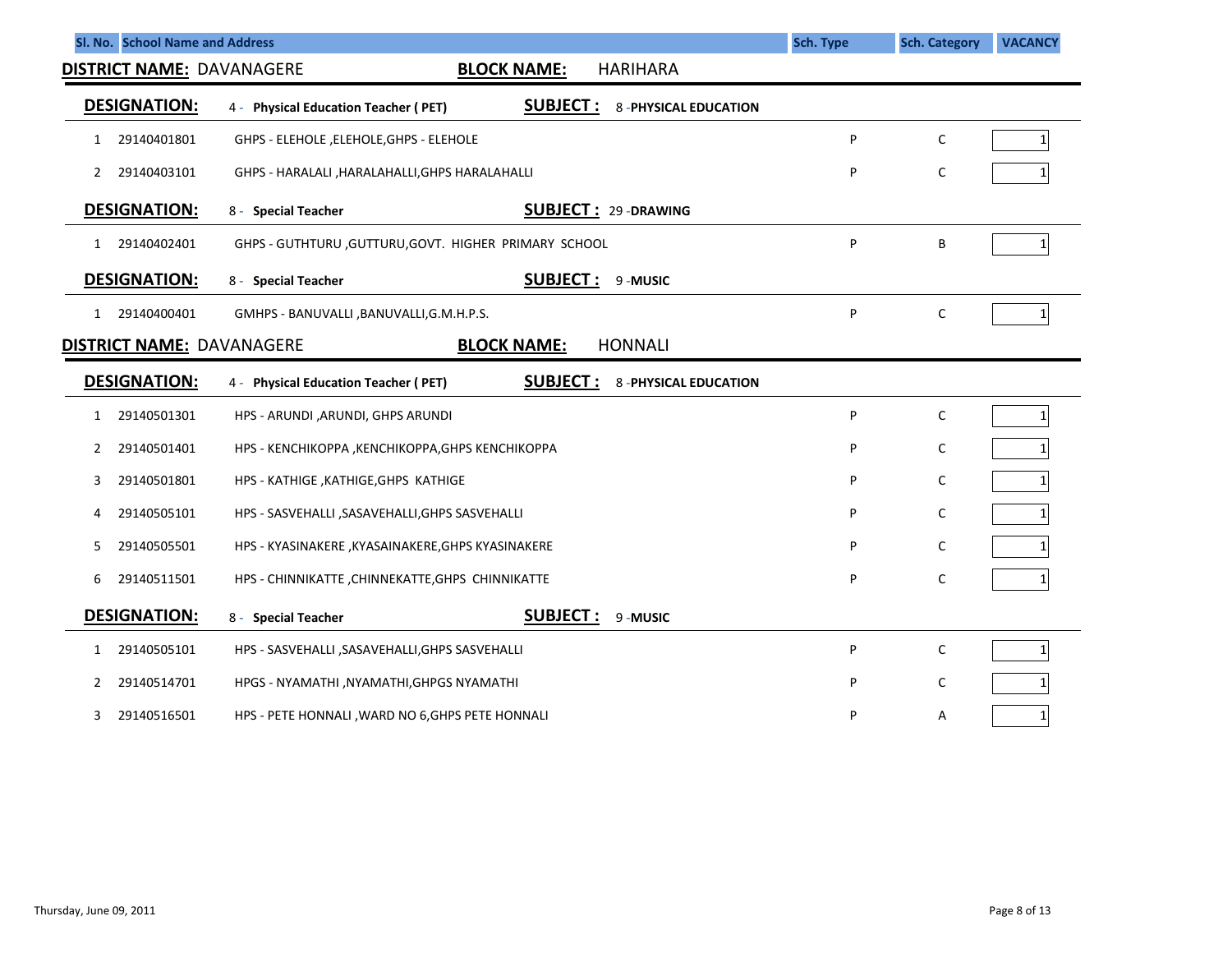| Sl. No. School Name and Address  |                                                                                 |                    |                             | <b>Sch. Type</b> | <b>Sch. Category</b> | <b>VACANCY</b> |
|----------------------------------|---------------------------------------------------------------------------------|--------------------|-----------------------------|------------------|----------------------|----------------|
| <b>DISTRICT NAME: DAVANAGERE</b> |                                                                                 | <b>BLOCK NAME:</b> | <b>JAGALUR</b>              |                  |                      |                |
| <b>DESIGNATION:</b>              | 4 - Physical Education Teacher (PET)                                            | <b>SUBJECT:</b>    | <b>8-PHYSICAL EDUCATION</b> |                  |                      |                |
| 29140600602<br>1                 | GMHPS - ASAGODU, ASAGODU, ASGODU                                                |                    |                             | P                | C                    | 1 <sup>1</sup> |
| 29140603801<br>2                 | GHPS - GADIMAKUNTE, GADIMAKUNTE, GADIMAKUNTE, JAGALURU TALUK                    |                    |                             | P                | C                    | $\mathbf{1}$   |
| 29140606101<br>3                 | GHPS - HOSAKERE, HOSAKERE, HOSAKERE                                             |                    |                             | P                | C                    | 1 <sup>1</sup> |
| 29140610201<br>4                 | GHPS - MARIKUNTE , MARIKUNTE, MARIKUNTE                                         |                    |                             | P                | C                    | 1 <sup>1</sup> |
| 29140613101<br>5.                | <b>GHPS - SOKKE, SOKKE, SOKKE</b>                                               |                    |                             | P                | $\mathsf{C}$         |                |
| <b>DESIGNATION:</b>              | 8 - Special Teacher                                                             | <b>SUBJECT:</b>    | 9-MUSIC                     |                  |                      |                |
| 1 29140601102                    | GHPS - BASAVANAKOTE , BASAVANAKOTE, BASAVANAKOTE                                |                    |                             | P                | $\mathsf{C}$         | 1 <sup>1</sup> |
| <b>DISTRICT NAME: KOLAR</b>      |                                                                                 | <b>BLOCK NAME:</b> | <b>BANGARAPETE</b>          |                  |                      |                |
| <b>DESIGNATION:</b>              | 4 - Physical Education Teacher (PET)                                            | <b>SUBJECT:</b>    | <b>8-PHYSICAL EDUCATION</b> |                  |                      |                |
| 29190233201<br>1                 | GHPS SUNDARAPALYA , SUNDRAPALYHA, GOVT HIGHER PRIMARY SCHOOL                    |                    |                             | P                | $\mathsf{C}$         | 1 <sup>1</sup> |
| 29190239804<br>2                 | GHPS KAMMASANDRA , KAMMASANDRA, GOVT HIGHER PRIMARY SCHOOL                      |                    |                             | P                | $\mathsf C$          | 1 <sup>1</sup> |
| <b>DISTRICT NAME: KOLAR</b>      |                                                                                 | <b>BLOCK NAME:</b> | K G F                       |                  |                      |                |
| <b>DESIGNATION:</b>              | 4 - Physical Education Teacher (PET)                                            | <b>SUBJECT :</b>   | <b>8-PHYSICAL EDUCATION</b> |                  |                      |                |
| 1 29191305703                    |                                                                                 |                    |                             | P                | $\mathsf{C}$         | $1\vert$       |
| <b>DISTRICT NAME: KOLAR</b>      |                                                                                 | <b>BLOCK NAME:</b> | <b>MALUR</b>                |                  |                      |                |
| <b>DESIGNATION:</b>              | 4 - Physical Education Teacher (PET)                                            | <b>SUBJECT:</b>    | <b>8-PHYSICAL EDUCATION</b> |                  |                      |                |
| 29190928902<br>1                 | GHPS SEETHAHALLI , SEETHAHALLI, GHPS. SEETHAHALLI, HUDADENAHALLI POST, MALUR TQ |                    |                             | P                | C                    | 1 <sup>1</sup> |
| 29190930901<br>2                 | GHPS TEKAL, TEKAL, GHPS. TEKAL, MALUR TQ                                        |                    |                             | P                | $\mathsf{C}$         | 11             |
| 29190932301<br>3                 |                                                                                 |                    |                             | P                | $\mathsf C$          | 1              |
| <b>DESIGNATION:</b>              | 8 - Special Teacher                                                             | <b>SUBJECT:</b>    | 9-MUSIC                     |                  |                      |                |
| 29190923202<br>$\mathbf{1}$      | GHPS MASTHI ,MASTHI,GMHPS MASTHI MALUR TQ                                       |                    |                             | P                | C                    | 1 <sup>1</sup> |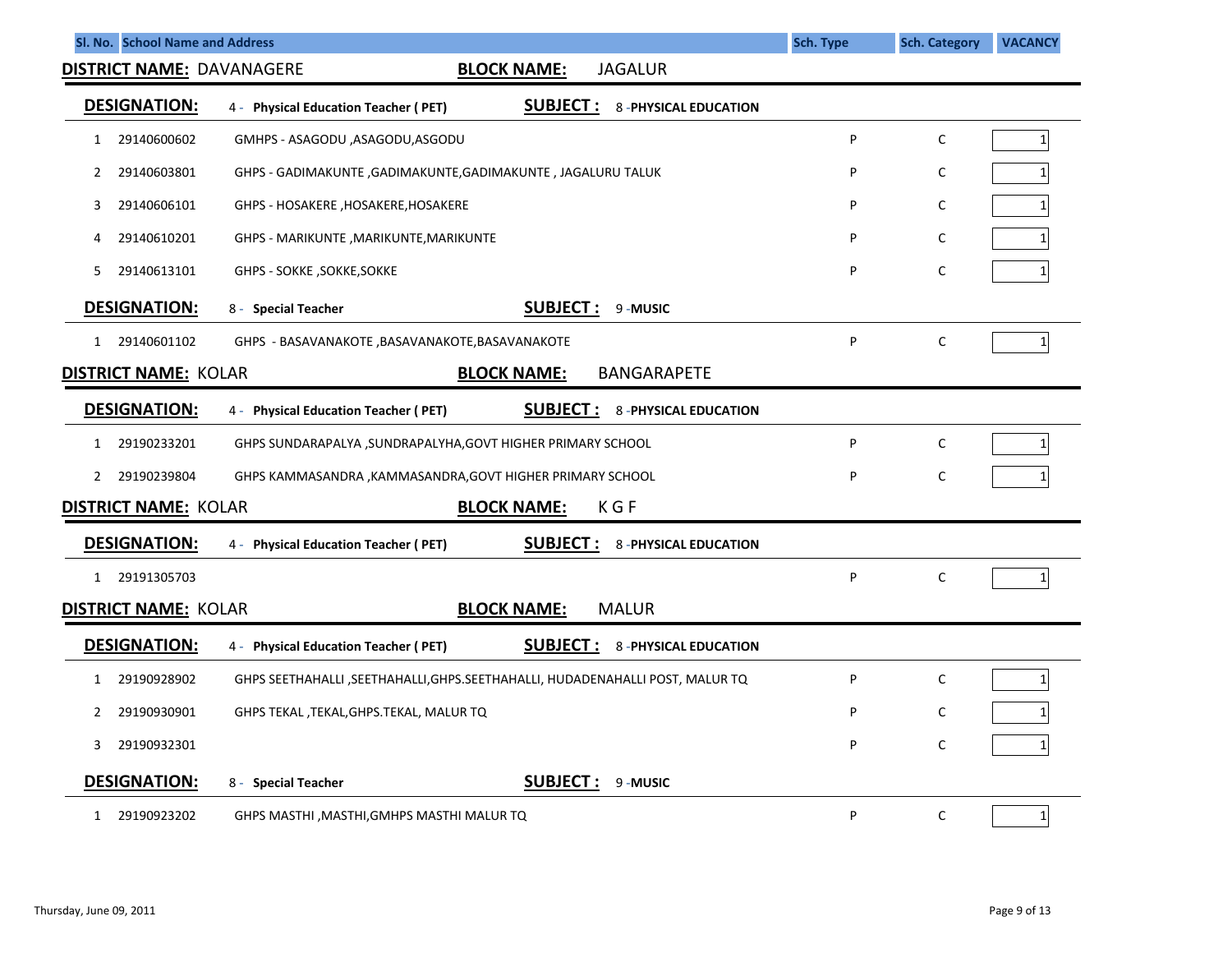| Sl. No. School Name and Address<br><b>Sch. Type</b>                                                                      |              | <b>Sch. Category</b> | <b>VACANCY</b> |
|--------------------------------------------------------------------------------------------------------------------------|--------------|----------------------|----------------|
| <b>DISTRICT NAME: KOLAR</b><br><b>BLOCK NAME:</b><br><b>MULBAGAL</b>                                                     |              |                      |                |
| <b>DESIGNATION:</b><br><b>SUBJECT:</b><br>4 - Physical Education Teacher (PET)<br><b>8-PHYSICAL EDUCATION</b>            |              |                      |                |
| 29191004301<br>GMHPS BYRAKOOR, BYRAKOOR, GMHPS BYRAKOOR<br>1                                                             | P            | C                    | 1              |
| 29191011302<br>GHPS H GOLLAHALLI, HARAPPANAYAKANAHALLI, GHPS H GOLLAHALLI<br>2                                           | P            | С                    |                |
| <b>DESIGNATION:</b><br><b>SUBJECT: 29-DRAWING</b><br>8 - Special Teacher                                                 |              |                      |                |
| 29191033401<br>BALECHANGAPPA MHPS, MULBAGAL, BALECHANGAPPA MHPS<br>1                                                     | P            | Α                    | $1\vert$       |
| <b>DESIGNATION:</b><br><b>SUBJECT:</b><br>9-MUSIC<br>8 - Special Teacher                                                 |              |                      |                |
| 29191033414<br>GOVT. DVG (GIRLS) HPS, MULBAGAL, DVG (GIRLS) HPS GOVT<br>1                                                | P            | Α                    | $1\vert$       |
| SRINIVASAPUR<br><b>DISTRICT NAME: KOLAR</b><br><b>BLOCK NAME:</b>                                                        |              |                      |                |
| <b>DESIGNATION:</b><br><b>SUBJECT:</b><br><b>8-PHYSICAL EDUCATION</b><br>4 - Physical Education Teacher (PET)            |              |                      |                |
| 29191200501<br>GHPS ADDAGAL, ADDAGAL, GHPS ADDAGAL<br>1                                                                  | P            | C                    | $\mathbf{1}$   |
| 29191221701<br>GHPS MUDIMADAGU , MUDIMADUDU, GHPS MUDIMADAGU<br>2                                                        | P            | C                    |                |
| <b>DISTRICT NAME: MADHUGIRI</b><br><b>BLOCK NAME:</b><br><b>MADHUGIRI</b>                                                |              |                      |                |
| <b>DESIGNATION:</b><br><b>SUBJECT:</b><br><b>8-PHYSICAL EDUCATION</b><br>4 - Physical Education Teacher (PET)            |              |                      |                |
| 29180404201<br>H.P.S GARANI , GARANI, H.P.S GARANI GARANI CLUSTER MADHUGIRI TALUK<br>1                                   | P            | C                    | 1              |
| 29180422301<br>M.H.P.S KADAGATHUR , KADAGATHUR, GOVT. M.H.P.S.KADAGATHUR THERIYUR CLUSTER, MADHUGIRI T<br>2              | P            | C                    |                |
| H.P.S DODDAMALUR ,DODDAMALUR ,G.H.P.S. DODDAMALUR KODIGENAHALLY CLUSTER, MADHUGIRI T<br>29180424101<br>3.                | $\mathsf{P}$ | C                    |                |
| H.P.B.S KODIGENAHALLY, KODIGENAHALLY, M.H.B.S. Kodigenahally, Kodigenahally Cluster, Madhugiri Tal P<br>29180425001<br>4 |              | С                    | 1              |
| <b>DISTRICT NAME: RAMANAGARA</b><br><b>BLOCK NAME:</b><br><b>KANAKAPURA</b>                                              |              |                      |                |
| <b>DESIGNATION:</b><br><b>SUBJECT: 29-DRAWING</b><br>8 - Special Teacher                                                 |              |                      |                |
| 29210806401<br>G MPS DODDAMARALAVADI ,DODDAMARALAVADI,GMPS DODDAMARALAVADI, MARAVADI POST, KANAK P<br>$\mathbf{1}$       |              | C                    | 1              |
| <b>DISTRICT NAME: RAMANAGARA</b><br><b>BLOCK NAME:</b><br>RAMANAGARA                                                     |              |                      |                |
| <b>DESIGNATION:</b><br><b>SUBJECT: 29-DRAWING</b><br>8 - Special Teacher                                                 |              |                      |                |
| 29210605901<br>G HPS BIDADI, BIDADI, GMPS BIDADI RAMANAGARA TALUK<br>1                                                   | P            | $\mathsf C$          | $1\vert$       |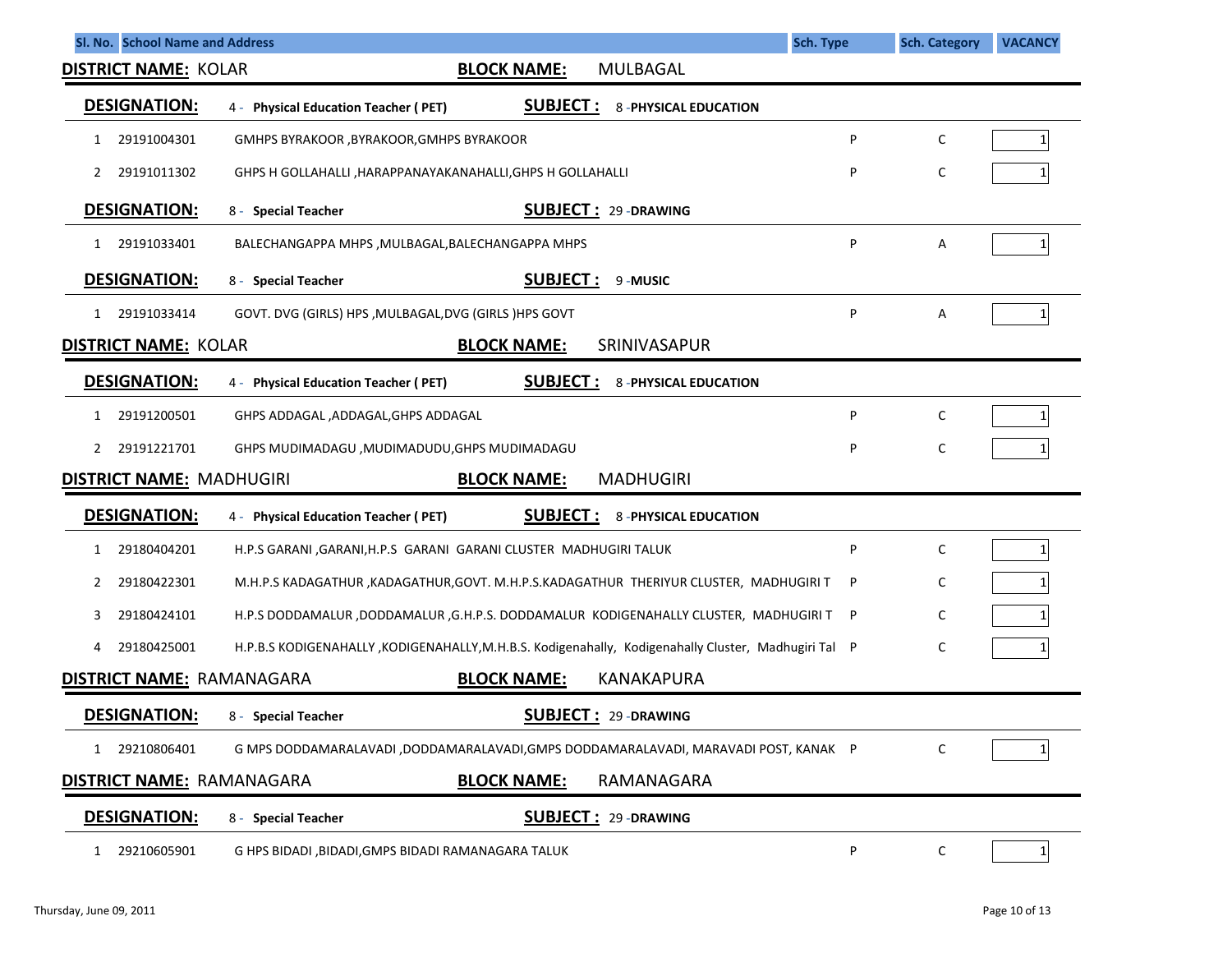|              | SI. No. School Name and Address |                                                                                        | <b>Sch. Type</b> | <b>Sch. Category</b> | <b>VACANCY</b> |
|--------------|---------------------------------|----------------------------------------------------------------------------------------|------------------|----------------------|----------------|
|              | <b>DISTRICT NAME: SHIMOGA</b>   | <b>BLOCK NAME:</b><br><b>BHADRAVATI</b>                                                |                  |                      |                |
|              | <b>DESIGNATION:</b>             | <b>SUBJECT:</b><br>4 - Physical Education Teacher (PET)<br><b>8-PHYSICAL EDUCATION</b> |                  |                      |                |
| 1            | 29150100804                     | GMHPS ANAVERI , ANAVERI, GMHPS NAVAERI BHADRAVTHI TALUKU                               | P                | C                    | $\mathbf{1}$   |
| 2            | 29150101201                     | GKHPS GUDAMAGATTA ,GUDUMAGATTA,GHPS GUDAMAGATTA BHADRAVTHI TALUKU                      | P                | C                    |                |
| 3            | 29150105207                     | GMHPS ARABILACHI , AREBILACHI, GMHPS ARABILCHI                                         | P                | C                    |                |
| 4            | 29150113803                     | GMHPS BR PROJECT, SINGANAMANE, GOVT MODEL HPS BR PROJECT BHADRAVTHI TALUKU             | P                | C                    |                |
| 5.           | 29150116301                     | GUHPS ANWAR COLONY, WARD 7, GUHPS ANWAR COLONY BHADRAVTHI TALUKU                       | P                | Α                    |                |
| 6            | 29150132001                     | GHPS GUDDADAMALLAPURA , GUDDADA MALLAPURA, GHPS GUDDADAMALLAPUARA BHADRAVTHI TALU      | P                | с                    |                |
|              | <b>DISTRICT NAME: SHIMOGA</b>   | <b>HOSANAGAR</b><br><b>BLOCK NAME:</b>                                                 |                  |                      |                |
|              | <b>DESIGNATION:</b>             | <b>SUBJECT:</b><br><b>8-PHYSICAL EDUCATION</b><br>4 - Physical Education Teacher (PET) |                  |                      |                |
| $\mathbf{1}$ | 29150211802                     | GHPS MALINABESUGE, MELINA BESIGE, GOVT HIGHER PRIMARY SCHOOL MELINABESIGE HOSANAGARA   | P                | В                    | $\mathbf{1}$   |
| 2            | 29150220807                     | GHPS CHAKRANAGAR, MUDUGOPPA, GOVT HIGHER PRIMARY SCHOOLHERAKATTE CHAKRANAGARA H        | P                | C                    |                |
| 3            | 29150223401                     | GHPBS HOSANAGAR, HOSANAGARA, GOVT HIGHER PRIMARY BOYS SCHOOL HOSANAGAR HOSANAGA        | P                | Α                    |                |
|              | <b>DESIGNATION:</b>             | <u>SUBJECT :</u><br>8 - Special Teacher<br>9-MUSIC                                     |                  |                      |                |
| 1            | 29150220806                     | GHPBS NAGARA , MUDUGOPPA, GOVT COMPOSIT HIGH SCHOOL HIGHER PRIMARY SECTION             | P                | C                    | $\mathbf{1}$   |
|              | <b>DISTRICT NAME: SHIMOGA</b>   | <b>BLOCK NAME:</b><br><b>SAGAR</b>                                                     |                  |                      |                |
|              | <b>DESIGNATION:</b>             | <b>SUBJECT:</b><br>4 - Physical Education Teacher (PET)<br><b>8-PHYSICAL EDUCATION</b> |                  |                      |                |
| 1            | 29150304103                     | <b>GHPS SHUNTIKOPPA, SHUNTIKOPPA, GHPS SHUNTIKOPPA</b>                                 | P                | C                    | $\mathbf{1}$   |
|              | 29150316602                     | GHPS KAN ACHAPURA , ACHAPURA, GHPS KAN ACHAPURA                                        | P                | с                    |                |
| 3            | 29150318901                     | GHPS KOLURU , KOLUR, GHPS KOLURU                                                       | P                | С                    |                |
| 4            | 29150320802                     | GHPS GENASINAKUNI , GENASINAKUNI, GHPS GENASINAKUNE                                    | P                | C                    |                |
| 5.           | 29150322204                     | GHPS BYAKODU , KUDARURU, GHPS BYAKODU                                                  | P                | С                    |                |
|              | <b>DESIGNATION:</b>             | <b>SUBJECT:</b><br>8 - Special Teacher<br>9-MUSIC                                      |                  |                      |                |
| 1            | 29150330001                     | GHPS SN NAGARA EXTN SAGAR , WARD 26, GHPS SANNAMANE BADAVANE                           | P                | A                    | $\mathbf{1}$   |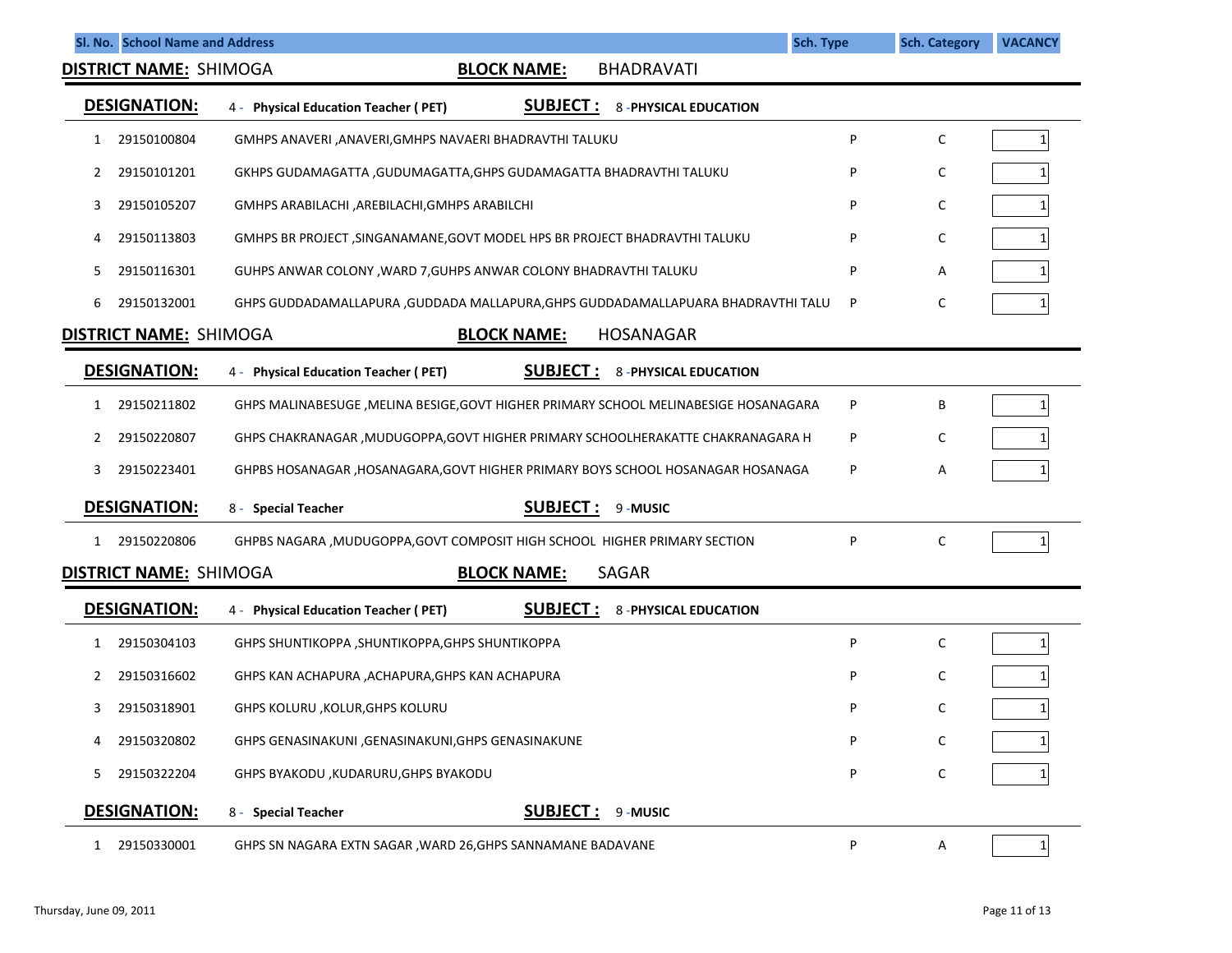| Sl. No. School Name and Address                                          |                                                                                        | <b>Sch. Type</b> | <b>Sch. Category</b> | <b>VACANCY</b> |  |  |  |  |
|--------------------------------------------------------------------------|----------------------------------------------------------------------------------------|------------------|----------------------|----------------|--|--|--|--|
| <b>DISTRICT NAME: SHIMOGA</b><br><b>SHIKARIPUR</b><br><b>BLOCK NAME:</b> |                                                                                        |                  |                      |                |  |  |  |  |
| <b>DESIGNATION:</b>                                                      | <b>SUBJECT:</b><br>4 - Physical Education Teacher (PET)<br><b>8-PHYSICAL EDUCATION</b> |                  |                      |                |  |  |  |  |
| 29150406203<br>1                                                         | GUHPS CHIKJAMBUR , CHIKKAJAMBURU, GUHPS CHIKKAJAMBURU                                  | P                | $\mathsf{C}$         | 1              |  |  |  |  |
| 29150412301                                                              | GHPS MARAVALLY, MARAVALLI, GHPS MARAVALLI                                              | P                | C                    |                |  |  |  |  |
| <b>DESIGNATION:</b>                                                      | <b>SUBJECT: 29-DRAWING</b><br>8 - Special Teacher                                      |                  |                      |                |  |  |  |  |
| 29150406203<br>1                                                         | GUHPS CHIKJAMBUR , CHIKKAJAMBURU, GUHPS CHIKKAJAMBURU                                  | P                | C                    | 1              |  |  |  |  |
| <b>DESIGNATION:</b>                                                      | <b>SUBJECT:</b><br>9-MUSIC<br>8 - Special Teacher                                      |                  |                      |                |  |  |  |  |
| 29150408302<br>1                                                         | GHPS PUNHEDEHALLY, PUNEDAHALLI, GHPS PUNEDAHALLI                                       | P                | C                    | 1              |  |  |  |  |
| 29150414602<br>2                                                         | GHPS SALUR , SALURU, GHPS SALURU                                                       | P                | $\mathsf C$          |                |  |  |  |  |
| <b>DISTRICT NAME: SHIMOGA</b>                                            | <b>SHIMOGA</b><br><b>BLOCK NAME:</b>                                                   |                  |                      |                |  |  |  |  |
| <b>DESIGNATION:</b>                                                      | <b>SUBJECT:</b><br><b>8-PHYSICAL EDUCATION</b><br>4 - Physical Education Teacher (PET) |                  |                      |                |  |  |  |  |
| 29150501206<br>1                                                         | GHPGS KUMSI, KUMSI, GHPS KUMSI                                                         | P                | $\mathsf{C}$         |                |  |  |  |  |
| 29150512801<br>2                                                         | GHPS HOLALURU-A , HOLALURU, GHPS HOLALURU-A                                            | P                | C                    |                |  |  |  |  |
| <b>DESIGNATION:</b>                                                      | <b>SUBJECT:</b><br>9-MUSIC<br>8 - Special Teacher                                      |                  |                      |                |  |  |  |  |
| 29150539302<br>1                                                         | GMHPS B.H.ROAD, WARD 20, GMPHS B.H.ROAD                                                | P                | Α                    |                |  |  |  |  |
| <b>DISTRICT NAME: SHIMOGA</b>                                            | SORAB<br><b>BLOCK NAME:</b>                                                            |                  |                      |                |  |  |  |  |
| <b>DESIGNATION:</b>                                                      | <b>SUBJECT: 29-DRAWING</b><br>8 - Special Teacher                                      |                  |                      |                |  |  |  |  |
| 29150639201<br>$\mathbf{1}$                                              | G.M.H.P.S. HALESORAB , HALESORAB, GMHPS HALESORAB TQ SORAB DIST SHIMOGA                | P                | A                    | $1\vert$       |  |  |  |  |